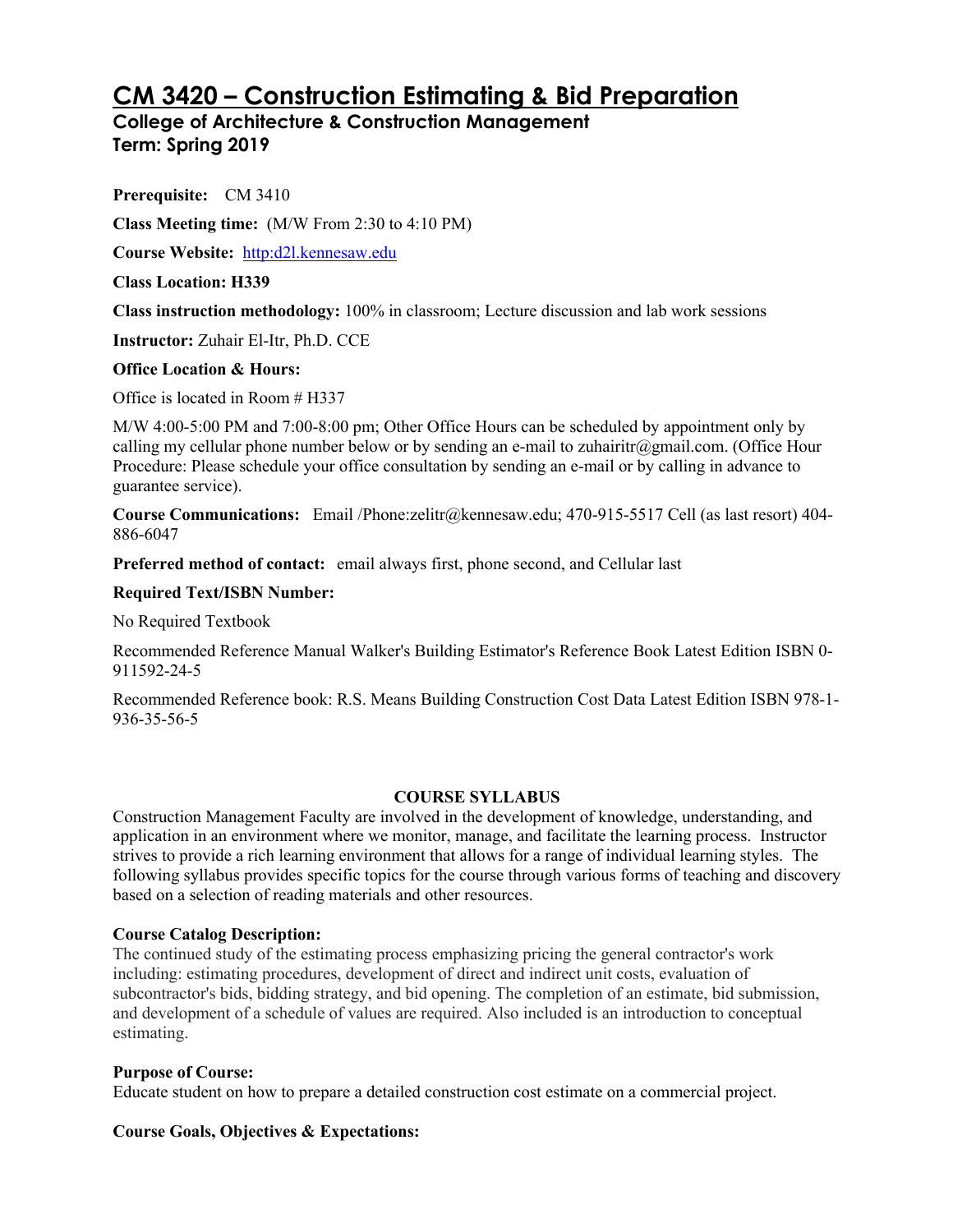Provide a sound and practical method for preparing a detailed cost estimate for a commercial project from a general contractor perspective, build the basic skill for preparing a bid package, explore the various aspects of estimating and hard bidding on a commercial job, introduce State of the art Estimating Software, models, and assemblies technique used in the industry to price a job

## **How This Course Relates to the Student Learning Outcomes in the Construction Management Program:**

Student will be able to Estimate construction project implementation costs Student will be able to analyze ethical responsibility of construction professional

## **Student Learning Outcomes Covered in this Course**

SLO 1 – Create written communications appropriate to the construction discipline.

SLO 4 – Create construction project cost estimates.

SLO 6 – Analyze professional decisions based on ethical principles.

SLO 12 – Understand different methods of project delivery and the roles and responsibilities of all constituencies involved in the design and construction process.

## **Course Learning Outcomes:**

By the end of the class Student should have:

- CLO 1: The ability to prepare a skeleton detailed estimate for a commercial construction project
- CLO 2: The ability to prepare a detailed General Condition Estimate (CSI Div 1)
- CLO 3: The ability to prepare an Order of magnitude estimate with Location, Inflation, and Size Adjustment.
- CLO 4: The ability to estimate Unit Prices based on wage rates and crew productivities
- CLO 5: Discussion on Ethics during the Bid Process
- CLO 6: The ability to prepare and present a cost proposal with write up, a schedule, and a cost proposal
- CLO 7: Improve Presentation and discussion skill while presenting Ethics

## **Purpose of this course:**

All courses in the Construction Management program contribute to the body of knowledge required to complete the Capstone project necessary for graduation. Each course in the Construction Management program provides the student with an opportunity to attain knowledge, skills, and abilities in one or more of the 20 Student Learning Outcomes (SLO) set forth by the American Council for Construction Education (ACCE). The student's level of achievement of SLO is measured through one or more Course Learning Outcomes (CLO). The mapping of CLOs with SLOs for the course is shown in the table below followed by the table that presents the mapping of CLO with assessment tools.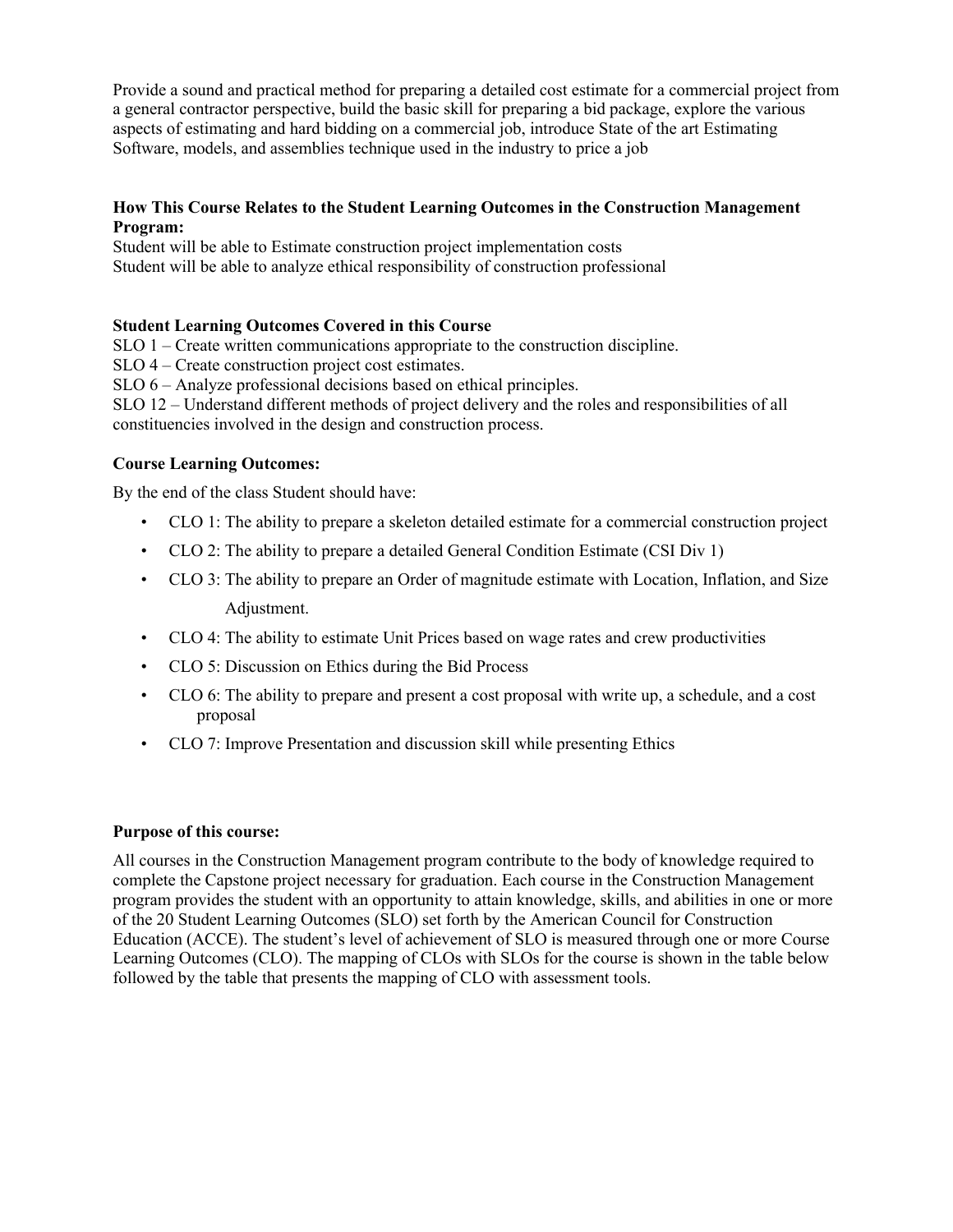## **Mapping of CLO with SLO**

| <b>Assessment</b> | CLO <sub>1</sub> | CLO <sub>2</sub> | $CLO3$ $CLO4$ |   | CLO <sub>5</sub> CLO <sub>6</sub> |           | CLO <sub>7</sub> |  |
|-------------------|------------------|------------------|---------------|---|-----------------------------------|-----------|------------------|--|
| <b>SLO</b>        |                  |                  |               |   |                                   |           |                  |  |
| SLO <sub>4</sub>  | $\lambda$        | $\lambda$        |               | △ |                                   | $\lambda$ |                  |  |
| SLO <sub>6</sub>  |                  |                  |               |   |                                   |           |                  |  |
| SLO <sub>12</sub> |                  |                  |               |   |                                   |           |                  |  |

## **Mapping of Assessment with CLO**

| <b>Assessment</b> | CLO <sub>1</sub> | CLO <sub>2</sub> | CLO <sub>3</sub> | CLO <sub>4</sub> | <b>CLO 5</b> | CLO <sub>6</sub> | <b>CLO7</b> |
|-------------------|------------------|------------------|------------------|------------------|--------------|------------------|-------------|
| Midterm           | X                |                  | X                | X                |              |                  |             |
| Test 2            | X                |                  |                  | X                |              |                  |             |
| Ethics Pres.      |                  |                  |                  |                  | X            |                  | X           |
| Project           | X                | X                | X                | X                |              | X                |             |
|                   |                  |                  |                  |                  |              |                  |             |
|                   |                  |                  |                  |                  |              |                  |             |
|                   |                  |                  |                  |                  |              |                  |             |
|                   |                  |                  |                  |                  |              |                  |             |
|                   |                  |                  |                  |                  |              |                  |             |
|                   |                  |                  |                  |                  |              |                  |             |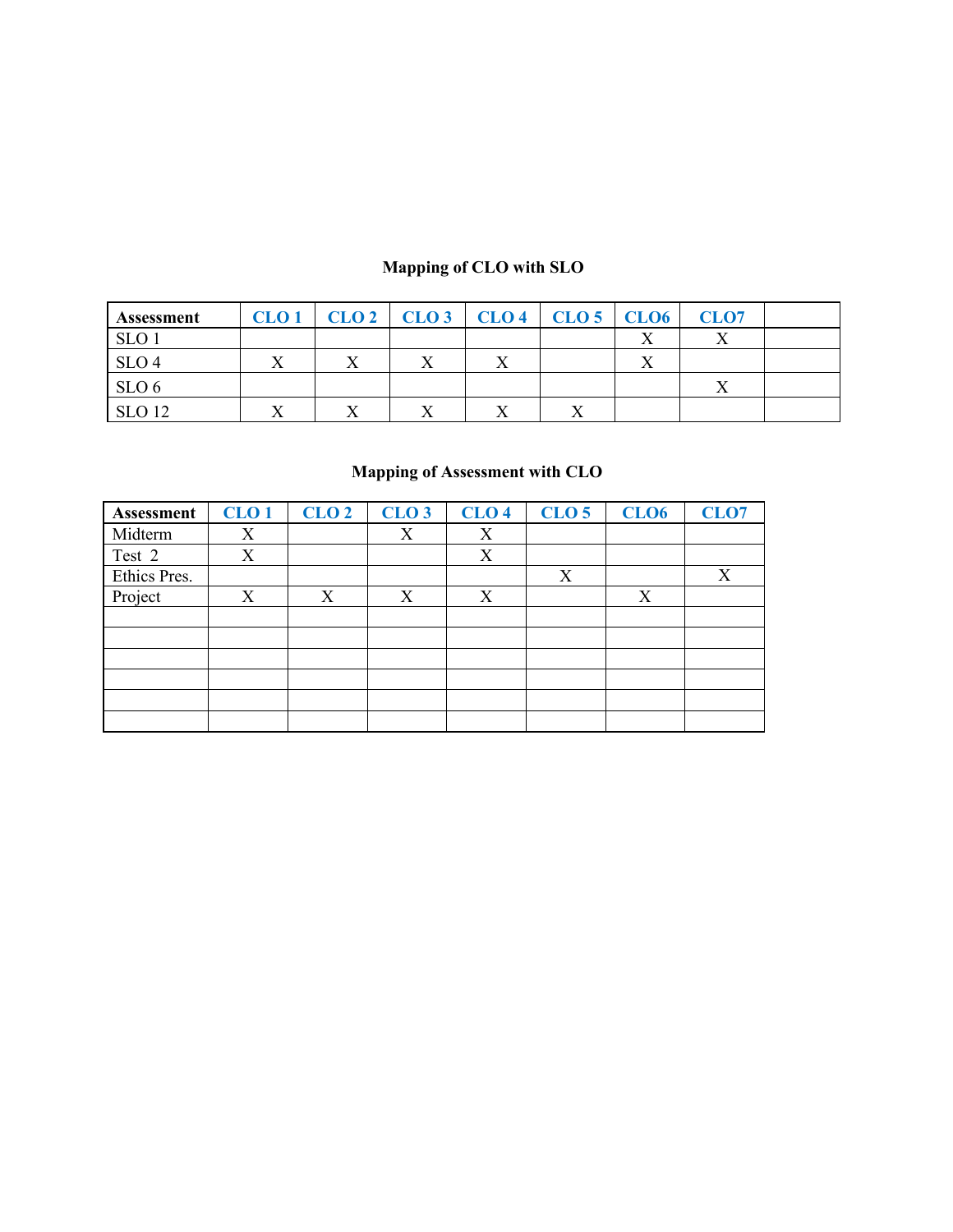## **COURSE POLICIES**

## **Attendance Policy:**

Students are required to attend every class. However if they have to miss a class for any reason it is their responsibility to catch up with the class material, scheduled exam or any announcement.

- No make-up test will be given.
- No Handout will be redistributed: it is the student responsibility to keep up with the covered material.
- The student will always get the three best scores of the four scheduled exams

#### **Quiz / Exam Policy:**

Tests will be announced in the class one week before they are scheduled. Two tests will be given and the grades will be used in computing the final grade. Grades will be returned after 10 working Days from the scheduled exam. During a test: it is the student responsibility to be punctual: Important information is typically covered in the first Five minutes. Each student is expected to have his or her own: Calculator, Reference material, etc. Otherwise won't be accepted in the classroom. After Grades are turned to the whole class a student has a total of 7 Calendar Days to contest his or her grade. After a Month from the date of the test: Exams will be thrown away.

#### **Make-up Policy:**

No make-up test will be given except in extreme condition or prior approval of a legitimate reason

#### **Assignment Policy:**

After discussing a topical content, Homework will be given in order to enforce and apply the knowledge that was presented during the lecture. The homework will be a numerical application in which student are encouraged to work in a group in order to solve the problem. Afterwards a Class discussion and solution will be presented.

#### **Course Technology**: N/A

## **Evaluation & Grading:**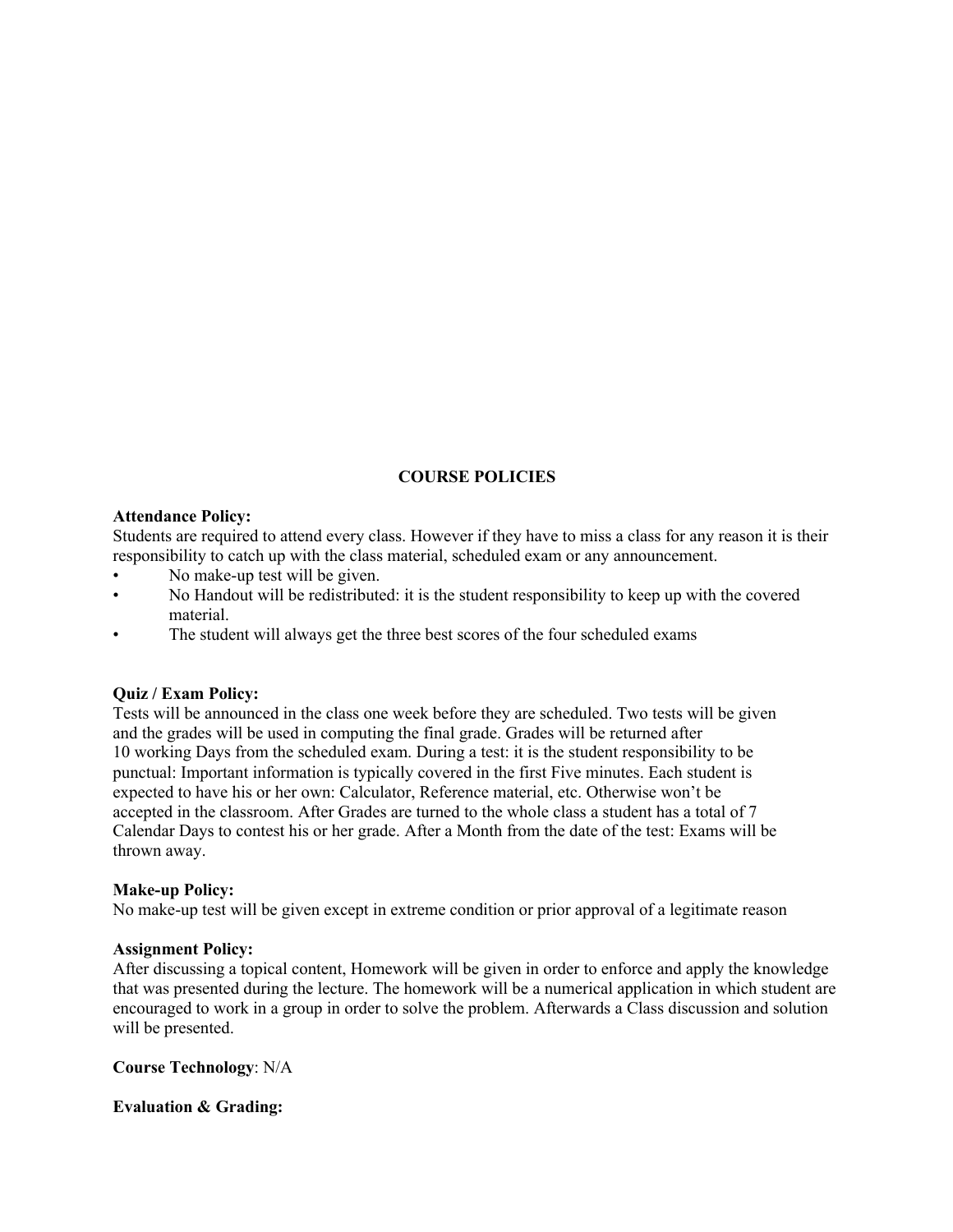Midterm and a Final Exam  $(2\omega, 37.5\%)$  Project  $(1\omega, 25\%)$  (No makeup tests). Student will be given five equal opportunities to represent his/her mastering of the class material. Historical records show that the class will typically average a 78/100 with the following grade distribution 30% A, 40% B, 25% C and 5% D

| $A = 90-100$ | $B = 80-89$ | $C = 70-79$ | $D = 60-69$ | $F =$ Below 60 |
|--------------|-------------|-------------|-------------|----------------|
|              |             |             |             |                |

## **UNIVERSITY POLICIES: Statement of Student Rights and Responsibilities KSU Student Code of Conduct**

## **Plagiarism and Cheating:**

No student shall receive, attempt to receive, knowingly give or attempt to give unauthorized assistance in the preparation of any work required to be submitted for credit (including examinations, laboratory reports, essays, themes, term papers, etc.). Unless specifically authorized, the presence and/or use of electronic devices during an examination, quiz, or other class assignment is considered cheating. Engaging in any behavior which a professor prohibits as academic misconduct in the syllabus or in class discussion is cheating. When direct quotations are used, they should be indicated, and when the ideas, theories, data, figures, graphs, programs, electronic based information or illustrations of someone other than the student are incorporated into a paper or used in a project, they should be duly acknowledged. No student may submit the same, or substantially the same, paper or other assignment for credit in more than one class without the prior permission of the current professor(s).

University Policy on Academic Misconduct: Academic honesty and integrity are fundamental values of the University community. Students should be sure that they understand the KSU Student Academic Integrity Policy at http://kennesaw.edu/handbooks/faculty/section2\_13.php

## **University Policy on Accommodating Students with Disabilities:**

Students requesting accommodation for disabilities must first register with the Office of Disabled Student Support Services at http://www.kennesaw.edu/stu\_dev/dsss/dsss.html. The Office of Disabled Student Support Services will provide documentation to the student who must then provide this documentation to the instructor when requesting accommodation. You must submit this documentation prior to submitting assignments or taking the quizzes or exams. Accommodations are not retroactive, therefore, students should contact the office as soon as possible in the term for which they are seeking accommodations. \*\*Netiquette: Communication Courtesy: All members of the class are expected to follow rules of common courtesy in all email messages, threaded discussions and chats. http://teach.ufl.edu/docs/NetiquetteGuideforOnlineCourses.pdf

## **Electronic Recording & Social Media Policy**

Electronic recording performed without the consent of the people being recorded chills the free exchange of ideas. Academic freedom, free inquiry, and freedom of expression should not be limited by the fear that one's brainstorming, polemic discourse, speculative inquiry, or any other kind of expressed curiosity made within the space of a university classroom will be made public without one's consent. This fear is unacceptable regardless of whether one is in an online, hybrid, or face-to-face classroom setting. Accordingly, no person shall electronically record any class discussion without the written permission of the instructor. No person shall publish online or elsewhere any electronic recording of a class discussion without the written permission of the instructor and any other persons who were recorded. This policy is not intended to discourage electronic recording in the classroom or the use of social media when such actions are performed with the written consent of the instructor and any other persons who were/will be recorded. Faculty accommodate all reasonable requests to electronically record a class discussion; these requests must be documented by the DisAbled Student Support Services available at: http://www.kennesaw.edu/stu\_dev/dsss/prospect.shtml

## **GETTING HELP**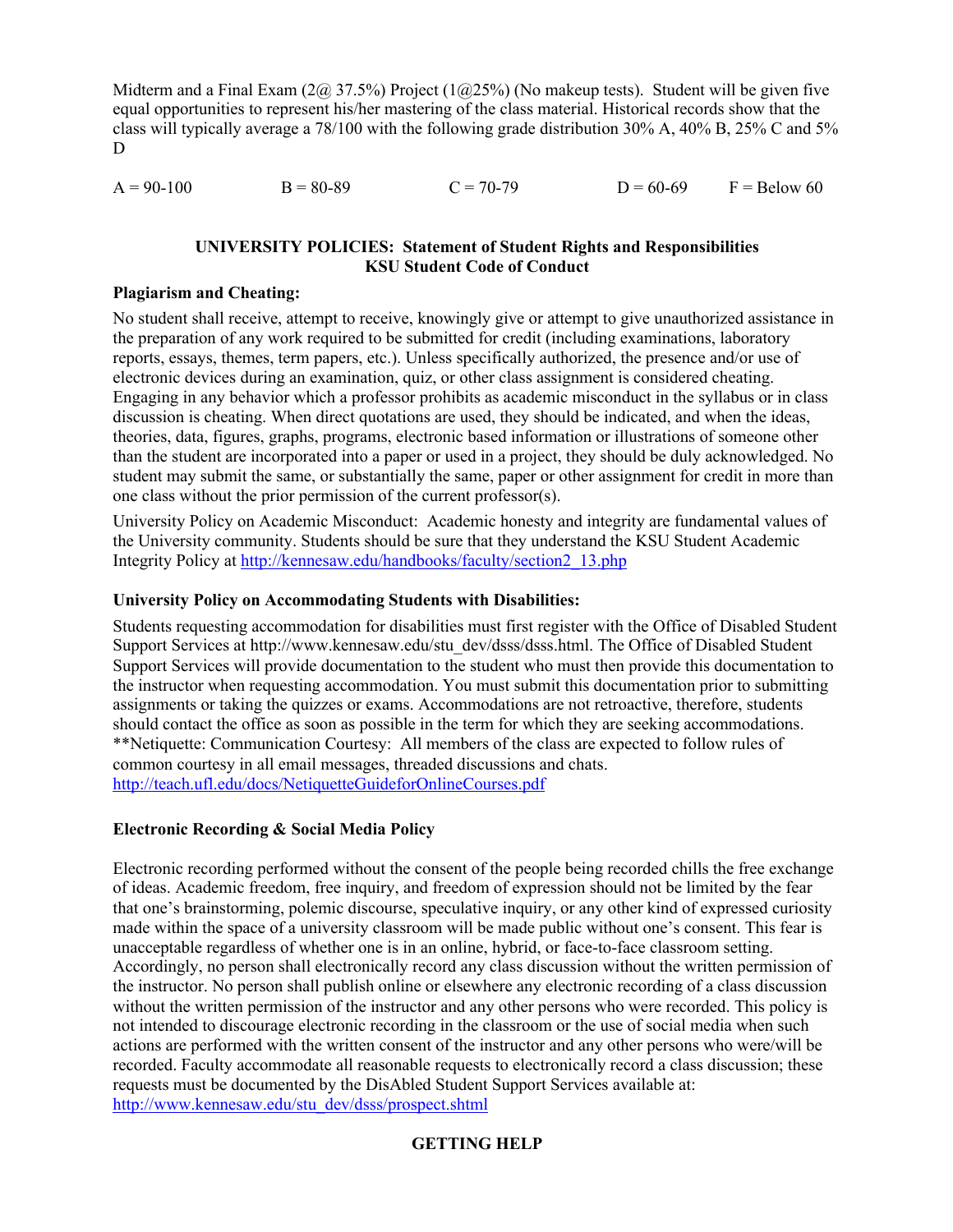For issues with technical difficulties, please contact the Student Helpdesk:

- 1. Fill out a service form http://uits.kennesaw.edu/support/formselect.php?s=tech
- 2. Email: studenthelpdesk $@$ kennesaw.edu
- 3. Call: 770-499-3555

Getting Started With Technology Services http://uits.kennesaw.edu/

Any requests for make-ups due to technical issues MUST be accompanied by the ticket number received from ITS when the problem was reported to them. The ticket number will document the time and date of the problem. You MUST e-mail your instructor within 24 hours of the technical difficulty if you wish to request a make-up.

## **Additional Technology Resources**

- 1. Student Service Desk and Help Center studenthelpdesk@kennesaw.edu
- 2. Browser Checker https://usg.desire2learn.com/d2l/tools/system\_check/systemcheck.asp?ou=6606
- 3. USG Desire2Learn Help Center https://d2lhelp.view.usg.edu/
- 4. D2L Training Options & Resources for Students https://web.kennesaw.edu/acs/pages/desire2learn/student-resources-d2l
- 5. Computertrain Online Courses http://www.kennesaw.edu/dlc/FacultyResources/
- 6. ITS Documentation Center http://uits.kennesaw.edu/docs/netaccess/guides/windows7\_wifi\_instructions.pdf
- 7. Check Service Outages http://status.usg.edu/
- 8. Maintenance Schedule https://usg.desire2learn.com

## **Academic Resources**

- 1. Academic Tutoring Services http://www.kennesaw.edu/stu\_dev/alp/academic.shtml
- 2. Disability Resources http://www.kennesaw.edu/stu\_dev/dsss/dsss.html
- 3. ESL Study and Tutorial Center http://www.kennesaw.edu/us/programs/esl.php
- 4. Library http://www.kennesaw.edu/library/
- 5. Supplemental Instruction http://www.kennesaw.edu/us/programs/si.php
- 6. The Writing Center http://www.kennesaw.edu/writingcenter/index.php
- 7. Math Lab http://mathlab.kennesaw.edu/

## **Student Support and Wellness Resources**

- 1. Career Services Center https://careerctr.kennesaw.edu/
- 2. Counseling and Psychological Services http://sss.kennesaw.edu/cps/
- 3. Center for Health, Promotion and Wellness http://www.kennesaw.edu/col\_hhs/wellness/
- 4. Student Health Clinic http://studenthealth.kennesawstateauxiliary.com/

KSU desires to resolve student grievances, complaints and concerns in an expeditious, fair and amicable manner. The Complaints and Appeals Page was developed to assist current and prospective students in submitting complaints and appeals and to direct them to the most effective venue for accurate information and resolution. The resources on the page will direct students to the specific venue to appropriately address related student complaint. http://www.kennesaw.edu/complaints\_appeals.shtml

Complaints for online students are resolved following the same general procedures for students who attend classes on campus. However, for any process that requires that a student appear in person, the university may make other arrangements. For processes that cannot be completed via telephone, e-mail, or written correspondence, the university may set up a two way Video conference site in place of a meeting on the KSU campus.

KSU Writing Center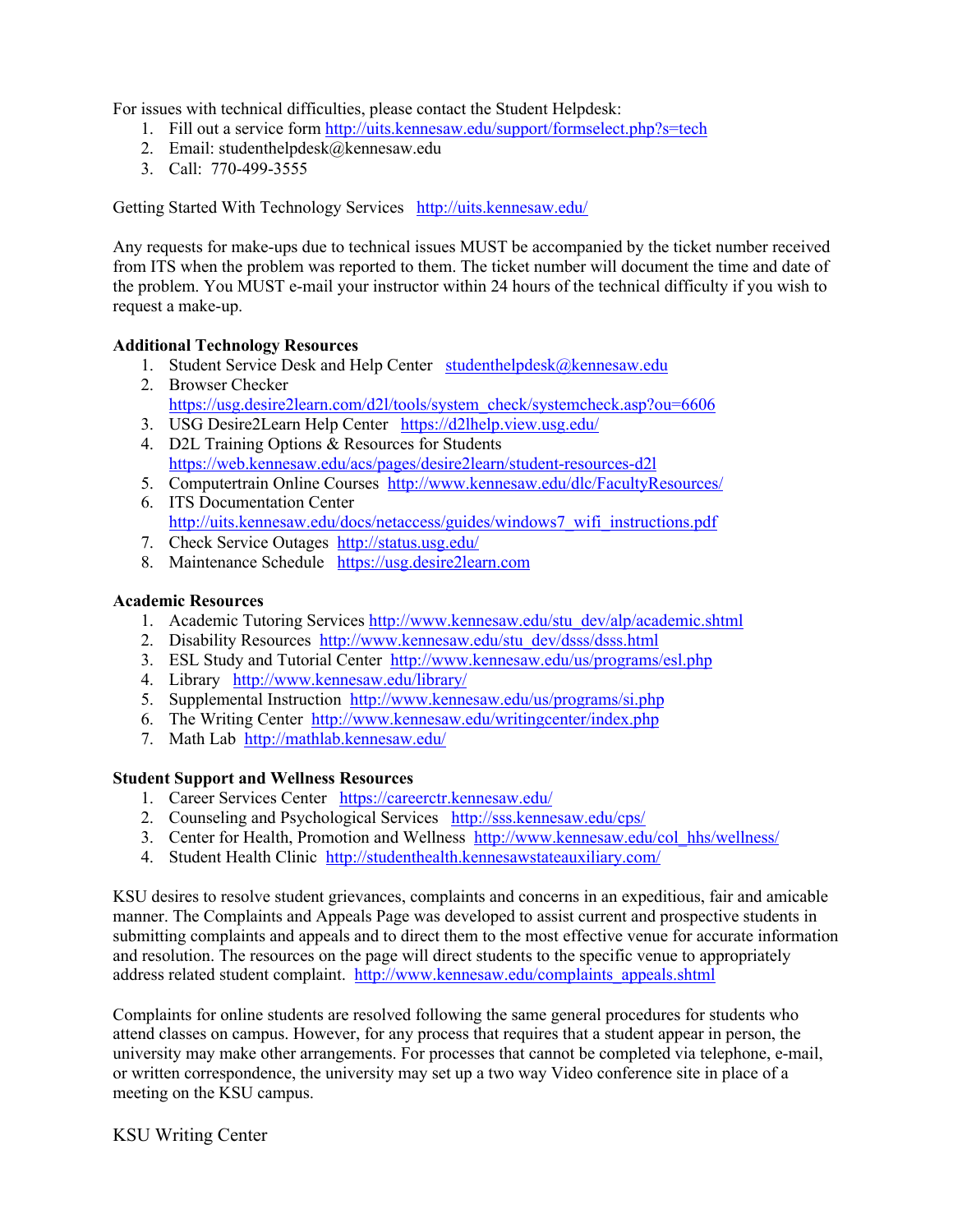The KSU Writing Center helps students in all majors improve their writing. Experienced, friendly writing assistants help with topic development, revision, research, documentation, grammar, and more. For more information or to make an appointment, visit writingcenter.kennesaw.edu or stop by English Building, Room 242 (Kennesaw campus) or Building A, Room 184 (Marietta campus)."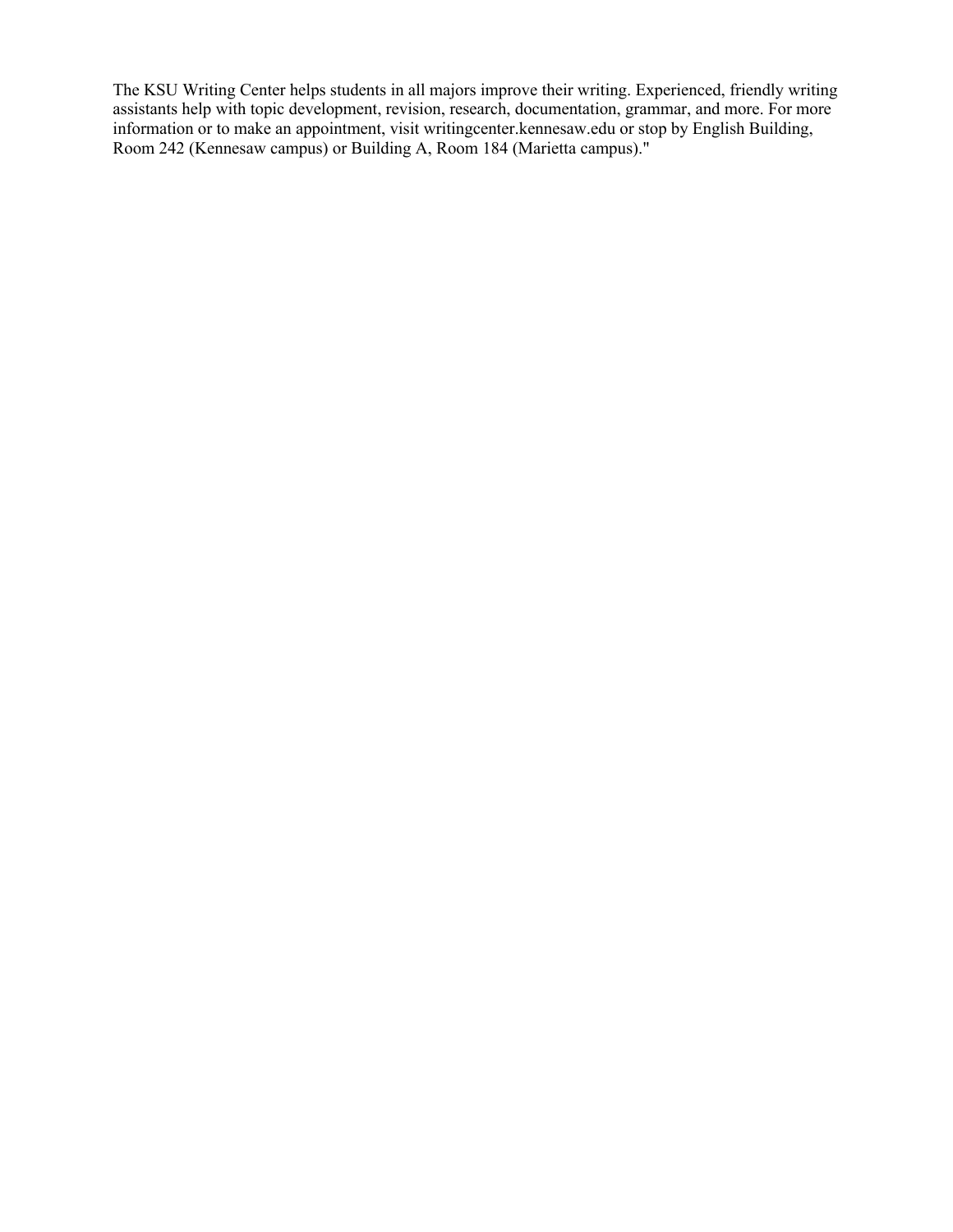## **CM 3420 COURSE SCHEDULE**

| <b>Class</b>                           | Date | <b>Subject of Lecture/Lab</b>                                                | <b>Assignments</b><br><b>Due</b> |  |
|----------------------------------------|------|------------------------------------------------------------------------------|----------------------------------|--|
| $\mathbf{1}$                           |      | Introduction to Cost Estimating                                              |                                  |  |
| $\overline{2}$                         |      | Order of Magnitude Estimates/Square Foot<br>Estimating                       |                                  |  |
| 3                                      |      | Detail Cost Estimates. Data Base: Unit Price<br>Development and Productivity |                                  |  |
| $\overline{4}$                         |      | Material Cost, Labor Cost, and Equipment<br>Cost. Preparation of a Bid       |                                  |  |
| 5                                      |      | <b>Concrete Pricing</b>                                                      |                                  |  |
| 6                                      |      | Order of Magnitude, Square Foot Pricing,<br>Pricing a Concrete Subcontract   |                                  |  |
| $\boldsymbol{7}$                       |      | Subcontractor's Work, Subcontractor<br>Selection, Div 5-7-15-16              |                                  |  |
| 8                                      |      | Masonry Estimate (Div 4); Ethics in Biding<br>and Estimating-Homework        |                                  |  |
| 9                                      |      | Doors Windows (Div 8) Rough Carpentry<br>(Div 6)                             |                                  |  |
| 10                                     |      | Finishes (Div 9) Specialties (Div 10)                                        |                                  |  |
| 11                                     |      | Site work Estimating<br>Site work Subcontracting                             |                                  |  |
| 12                                     |      | Midterm                                                                      |                                  |  |
| 13                                     |      | General Conditions, Overhead, Profit,<br>Bonding and Insurance               |                                  |  |
| 14<br><b>Bid.</b> Discussion on Ethics |      | Bid Preparation and Revision, Closing the                                    |                                  |  |
| 15                                     |      | Change Order Estimate, Preparing a Schedule                                  |                                  |  |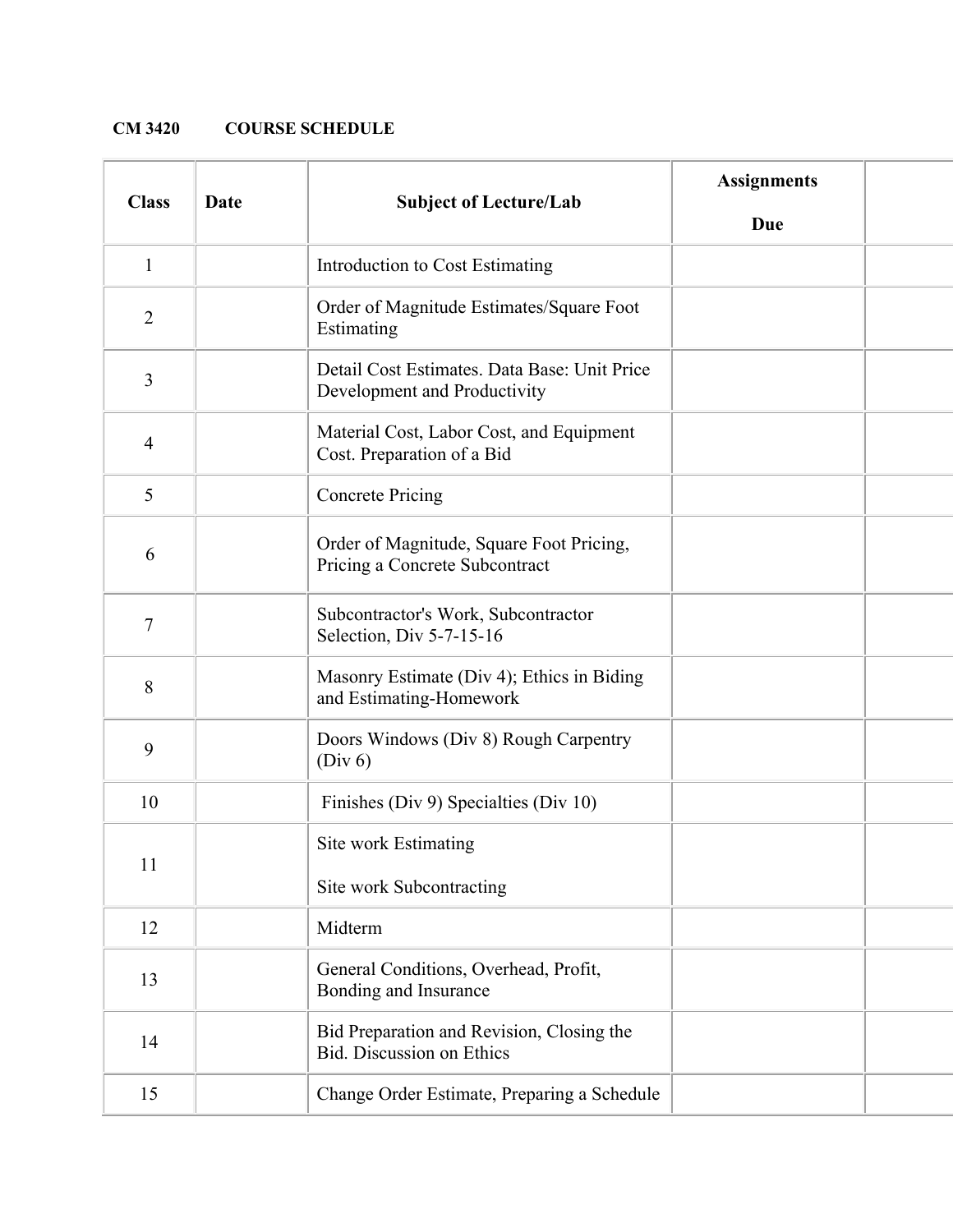|    | of Value Using Standard Forms                                            |  |
|----|--------------------------------------------------------------------------|--|
|    | <b>Ethics Presentation</b>                                               |  |
| 16 | <b>Computer Applications/Computer Software</b><br>/Unit Price Data Base  |  |
| 17 | Pricing Plumbing, HVAC, Sprinkler System,<br>and Electrical Systems      |  |
| 18 | Value Engineering Studies, Establishing<br>Company Objectives            |  |
| 19 | <b>Bid Date Exercise</b>                                                 |  |
| 20 | Test #2                                                                  |  |
| 21 | International Market Challenges-Bidding<br><b>International Projects</b> |  |
| 22 | Presentation #1,2                                                        |  |
| 23 | Presentation #3,4                                                        |  |
| 24 | Presentation #5,6                                                        |  |
| 25 | Presentation #7,8                                                        |  |
| 26 | Presentation #9,10                                                       |  |
| 27 | Planning Profit Objective-Break even<br>analysis                         |  |
| 28 | <b>Strategic Bidding</b>                                                 |  |
| 29 | Class Evaluation/Revue, lesson learned                                   |  |
| 30 | Project Due-Bid Simulation                                               |  |
|    |                                                                          |  |
|    |                                                                          |  |
|    |                                                                          |  |

## **STUDENT LEARNING OUTCOMES**

**Upon graduation from an accredited ACCE 4-year program a graduate shall be able to:**